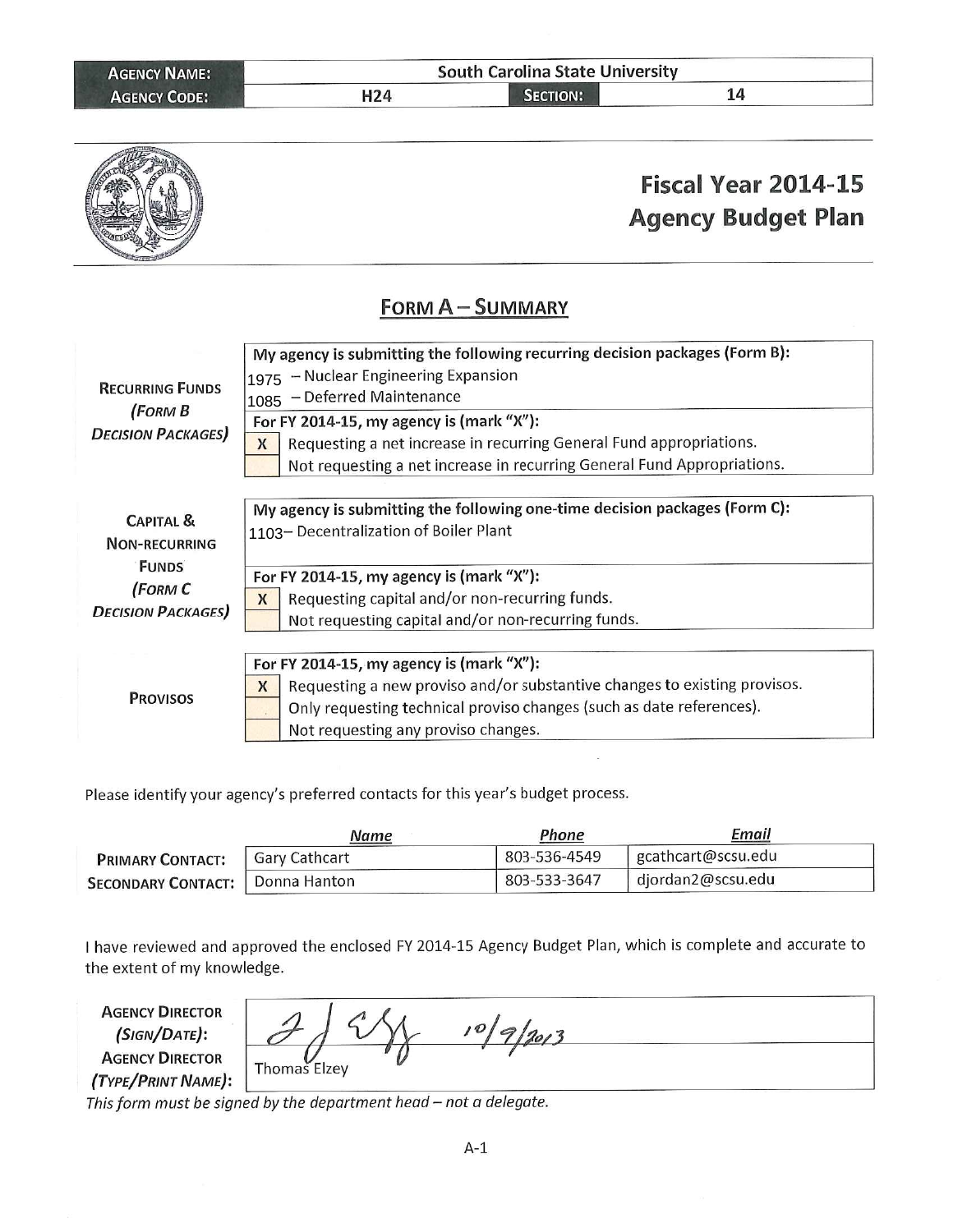| <b>AGENCY NAME:</b> | <b>South Carolina State University</b> |                 |    |
|---------------------|----------------------------------------|-----------------|----|
| <b>AGENCY CODE:</b> | H24                                    | <b>SECTION:</b> | 19 |

## **FORM B – PROGRAM REVISION REQUEST**

| <b>DECISION PACKAGE</b>                              | 1975                                                                                                                                                                                                                                                                                                                                                                                                                                                                                                                                                          |  |  |
|------------------------------------------------------|---------------------------------------------------------------------------------------------------------------------------------------------------------------------------------------------------------------------------------------------------------------------------------------------------------------------------------------------------------------------------------------------------------------------------------------------------------------------------------------------------------------------------------------------------------------|--|--|
|                                                      | Provide the decision package number issued by the PBF system ("Governor's Request").                                                                                                                                                                                                                                                                                                                                                                                                                                                                          |  |  |
| <b>TITLE</b>                                         | <b>Nuclear Engineering Expansion</b>                                                                                                                                                                                                                                                                                                                                                                                                                                                                                                                          |  |  |
|                                                      | Provide a brief, descriptive title for this request.                                                                                                                                                                                                                                                                                                                                                                                                                                                                                                          |  |  |
| <b>AMOUNT</b>                                        | \$750,000                                                                                                                                                                                                                                                                                                                                                                                                                                                                                                                                                     |  |  |
|                                                      | What is the net change in requested appropriations for FY 2014-15? This amount should<br>correspond to the decision package's total in PBF across all funding sources.                                                                                                                                                                                                                                                                                                                                                                                        |  |  |
| <b>ENABLING AUTHORITY</b>                            | <b>Commission on Higher Education</b>                                                                                                                                                                                                                                                                                                                                                                                                                                                                                                                         |  |  |
|                                                      | What state or federal statutory, regulatory, and/or administrative authority established<br>this program? Is this decision package prompted by the establishment of or a revision to<br>that authority?                                                                                                                                                                                                                                                                                                                                                       |  |  |
| <b>FACTORS ASSOCIATED</b><br><b>WITH THE REQUEST</b> | Mark "X" for all that apply:<br>Change in cost of providing current services to existing program audience.<br>X<br>Non-mandated change in eligibility / enrollment for existing program.<br>Change in case load / enrollment under existing program guidelines.<br>X<br>Non-mandated program change in service levels or areas.<br>X<br>Loss of federal or other external financial support for existing program.<br>$\mathbf x$<br>Exhaustion of fund balances previously used to support program.<br>Proposed establishment of a new program or initiative. |  |  |
| <b>RECIPIENTS OF FUNDS</b>                           | Not applicable                                                                                                                                                                                                                                                                                                                                                                                                                                                                                                                                                |  |  |
|                                                      | What individuals or entities would receive these funds (contractors, vendors, grantees,<br>individual beneficiaries, etc.)? How would these funds be allocated $-$ using an existing<br>formula, through a competitive process, based upon predetermined eligibility criteria?                                                                                                                                                                                                                                                                                |  |  |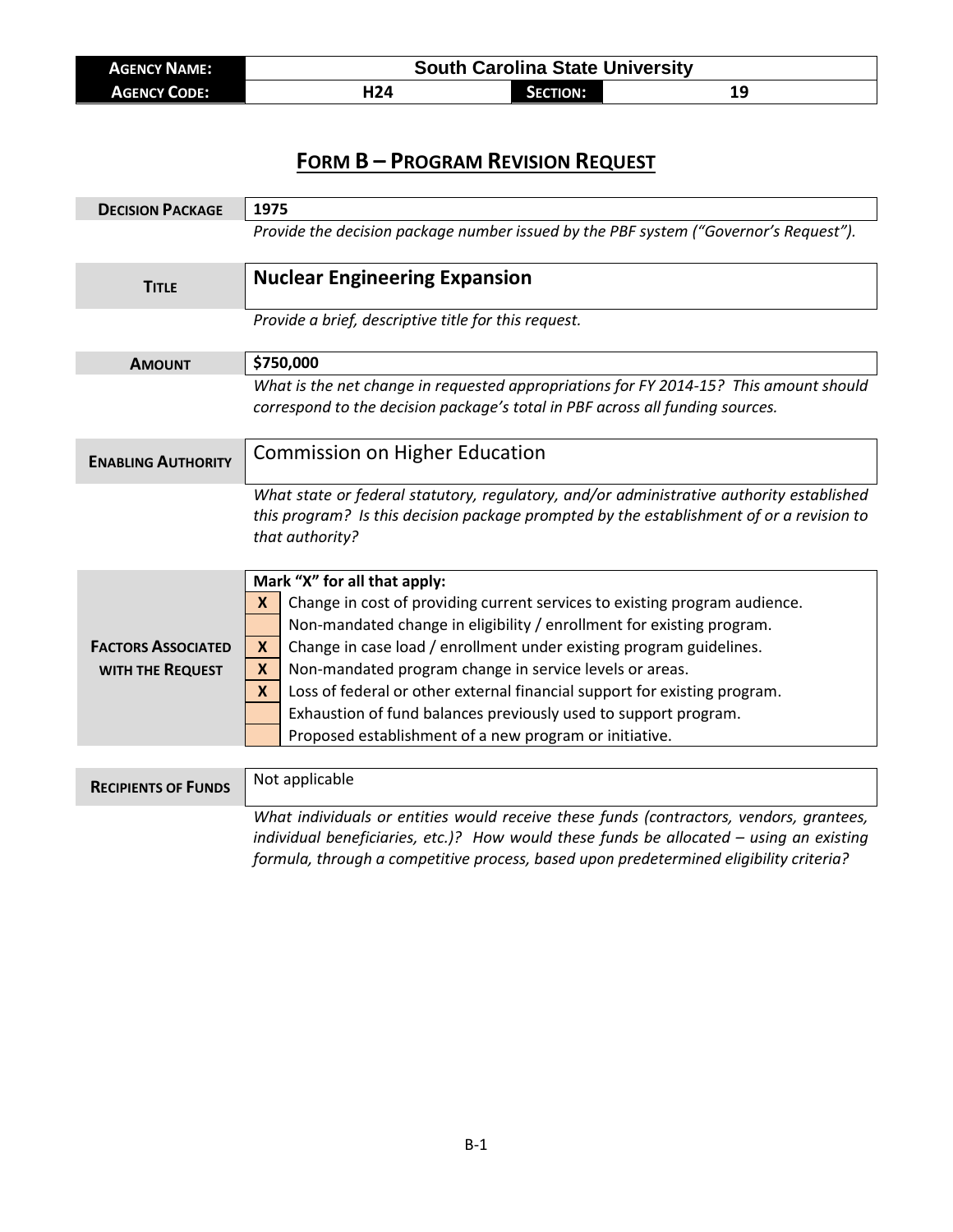| <b>AGENCY NAME:</b> | <b>South Carolina State University</b> |                 |  |  |
|---------------------|----------------------------------------|-----------------|--|--|
| <b>AGENCY CODE:</b> | H <sub>24</sub>                        | <b>SECTION:</b> |  |  |

| <b>RELATED REQUEST(S)</b>             | <b>No</b>                                                                                                                                                                                                                                                                                                                                                                                                                                                                                                                                                                                                                                                                                                                                                                                                                                                                                               |
|---------------------------------------|---------------------------------------------------------------------------------------------------------------------------------------------------------------------------------------------------------------------------------------------------------------------------------------------------------------------------------------------------------------------------------------------------------------------------------------------------------------------------------------------------------------------------------------------------------------------------------------------------------------------------------------------------------------------------------------------------------------------------------------------------------------------------------------------------------------------------------------------------------------------------------------------------------|
|                                       | Is this decision package associated with other decision packages requested by your<br>agency or other agencies this year? Is it associated with a specific capital or non-<br>recurring request?                                                                                                                                                                                                                                                                                                                                                                                                                                                                                                                                                                                                                                                                                                        |
| <b>MATCHING FUNDS</b>                 | No                                                                                                                                                                                                                                                                                                                                                                                                                                                                                                                                                                                                                                                                                                                                                                                                                                                                                                      |
|                                       | Would these funds be matched by federal, institutional, philanthropic, or other<br>resources? If so, identify the source and amount.                                                                                                                                                                                                                                                                                                                                                                                                                                                                                                                                                                                                                                                                                                                                                                    |
| <b>FUNDING</b><br><b>ALTERNATIVES</b> | Re-evaluation of other programs currently operating on campus is underway. It may be<br>possible to partially address some of these costs, but none have been identified as of<br>submitting this request.                                                                                                                                                                                                                                                                                                                                                                                                                                                                                                                                                                                                                                                                                              |
|                                       | What other possible funding sources were considered? Could this request be met in<br>whole or in part with the use of other resources, including fund balances? If so, please<br>comment on the sustainability of such an approach.                                                                                                                                                                                                                                                                                                                                                                                                                                                                                                                                                                                                                                                                     |
| <b>SUMMARY</b>                        | According to the US Bureau for Labor Statistics-Occupational Outlook Handbook,<br>"Employment of Nuclear Engineers is expected to grow 10 percent from 2010 to 2020<br>about as fast average for all occupations." The Nuclear Engineering Program at South<br>Carolina State University was established to increase Minority participation in the<br>Nuclear workforce. This is evidenced by the fact that almost all of our graduates are<br>currently employed or attending graduate school. Expansion of the of the Nuclear<br>Engineering program to ensure that SC State University continues to meet the needs of<br>its various constituencies. The requested funds will be used in the following categories:<br>1. Recruit additional faculty and staff<br>2. Purchase additional Equipment<br>3. Provide scholarships to students<br>4. Purchase Supplies<br>5. Recruit and Retention support |

*Provide a summary of the rationale for the decision package. Why has it been requested? How specifically would the requested funds be used?*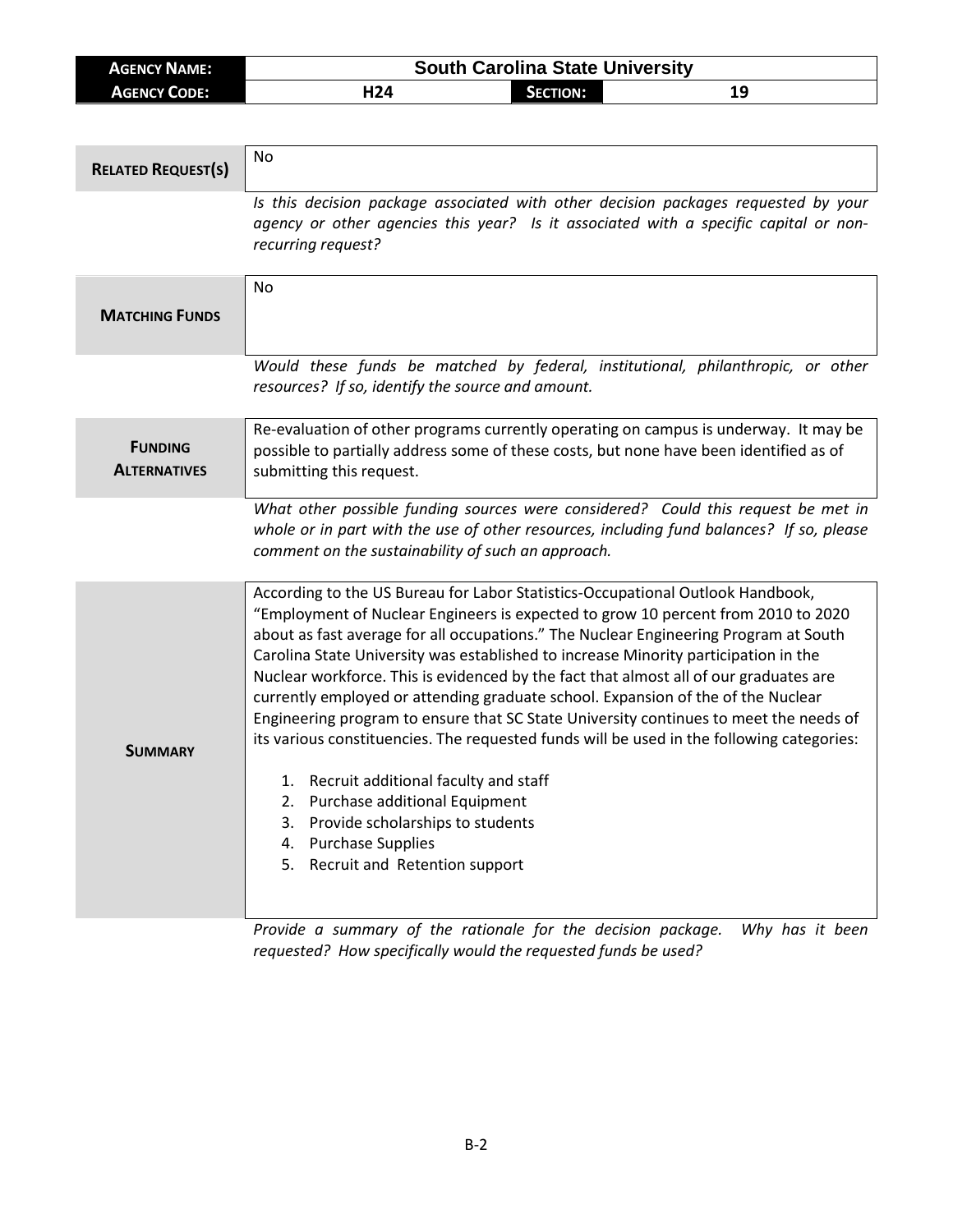| <b>AGENCY NAME:</b> | <b>South Carolina State University</b> |                 |    |  |
|---------------------|----------------------------------------|-----------------|----|--|
| <b>AGENCY CODE:</b> | H24                                    | <b>SECTION:</b> | 19 |  |

| <b>METHOD OF</b><br><b>CALCULATION</b> | Faculty and Staff<br>1.<br>2. Scholarships to students<br>3. Equipment<br>Supplies<br>4.<br>5. Recruitment/Retention                                                                                   | The amount is an estimate based on the information used in the past.<br>\$150,000.00<br>\$150,000.00<br>\$300,000.00<br>\$50,000.00<br>\$100,000.00 |  |  |
|----------------------------------------|--------------------------------------------------------------------------------------------------------------------------------------------------------------------------------------------------------|-----------------------------------------------------------------------------------------------------------------------------------------------------|--|--|
|                                        | The factors that could cause deviation between the request and the amount that could<br>ultimately be required in order to perform the underlying work are: Salaries,<br>equipment cost, and inflation |                                                                                                                                                     |  |  |
|                                        | How was the amount of the request calculated? What factors could cause deviations<br>between the request and the amount that could ultimately be required in order to                                  |                                                                                                                                                     |  |  |

*perform the underlying work?*

**FUTURE IMPACT** 1. No, the State will not incur any maintenance of effort or other obligations by adopting this decision package. 2. The expansion of the Nuclear Engineering Program will not be undertaken, hence there will be no impact on future capital and/or operating budgets. 3. No. *Will the state incur any maintenance-of-effort or other obligations by adopting this decision package? What impact will there be on future capital and/or operating budgets if this request is or is not honored? Has a source of any such funds been identified and/or obtained by your agency?* **PRIORITIZATION** By deferring action on this request in FY2014-15 *If no or insufficient new funds are available in order to meet this need, how would the* 

*agency prefer to proceed? By using fund balances, generating new revenue, cutting other programs, or deferring action on this request in FY 2014-15?*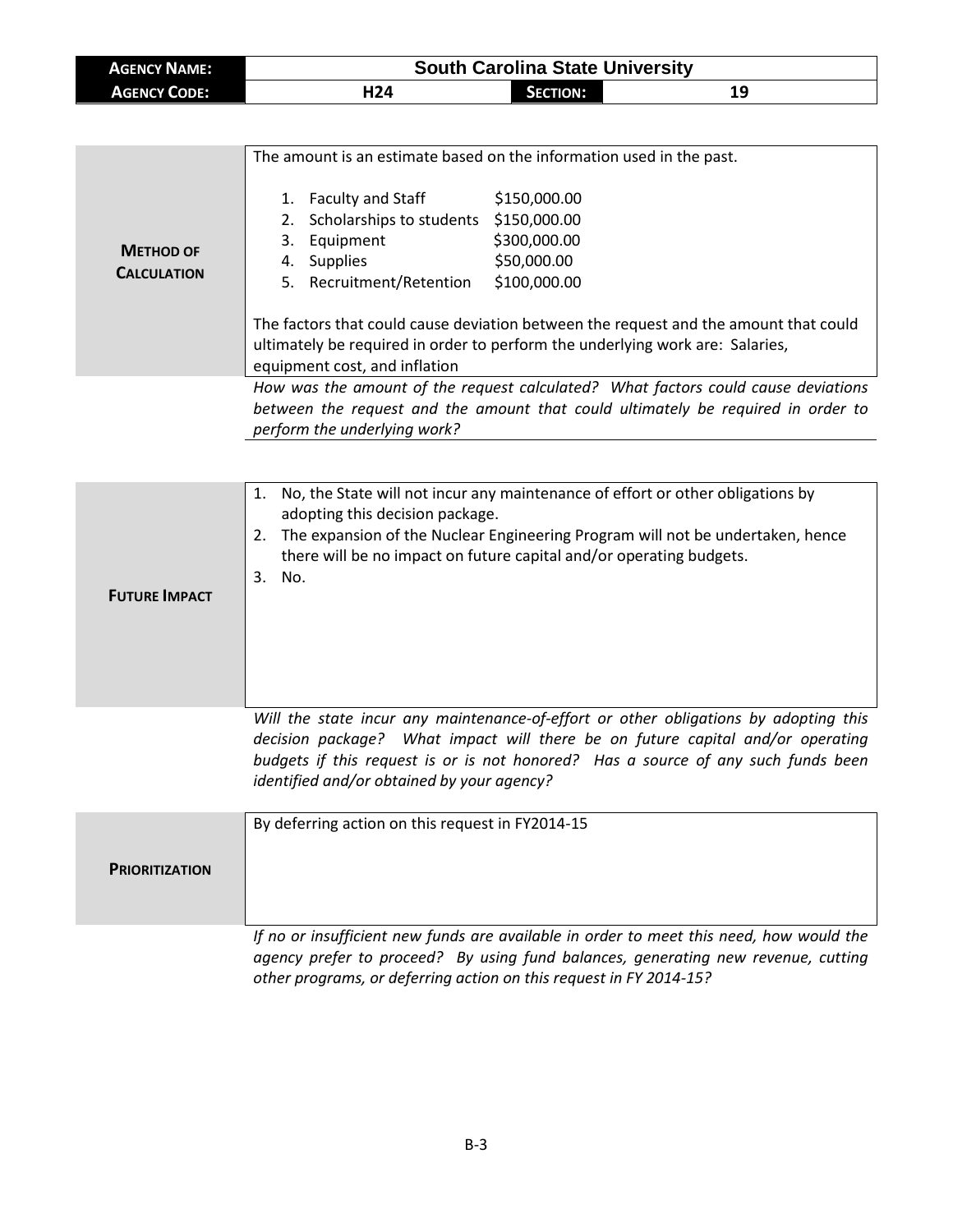| <b>AGENCY NAME:</b> | <b>South Carolina State University</b> |            |    |
|---------------------|----------------------------------------|------------|----|
| <b>AGENCY CODE:</b> | H24                                    | Section: 1 | 19 |

| <b>INTENDED IMPACT</b> | Increasing the rate of Minorities being awarded BS degrees in Nuclear Engineering as<br>long as the need exists. |
|------------------------|------------------------------------------------------------------------------------------------------------------|
|                        | What impact is this decision package intended to have on service delivery and program                            |

*What impact is this decision package intended to have on service delivery and program outcomes, and over what period of time?*

|                   | 1. Enrollment numbers                                                               |
|-------------------|-------------------------------------------------------------------------------------|
|                   | 2. Retention numbers                                                                |
|                   | 3. Graduation rate                                                                  |
| <b>PROGRAM</b>    |                                                                                     |
| <b>EVALUATION</b> |                                                                                     |
|                   |                                                                                     |
|                   |                                                                                     |
|                   |                                                                                     |
|                   | How would the use of these funds be evaluated? What specific outcome or performance |

*measures would be used to assess the effectiveness of this program?*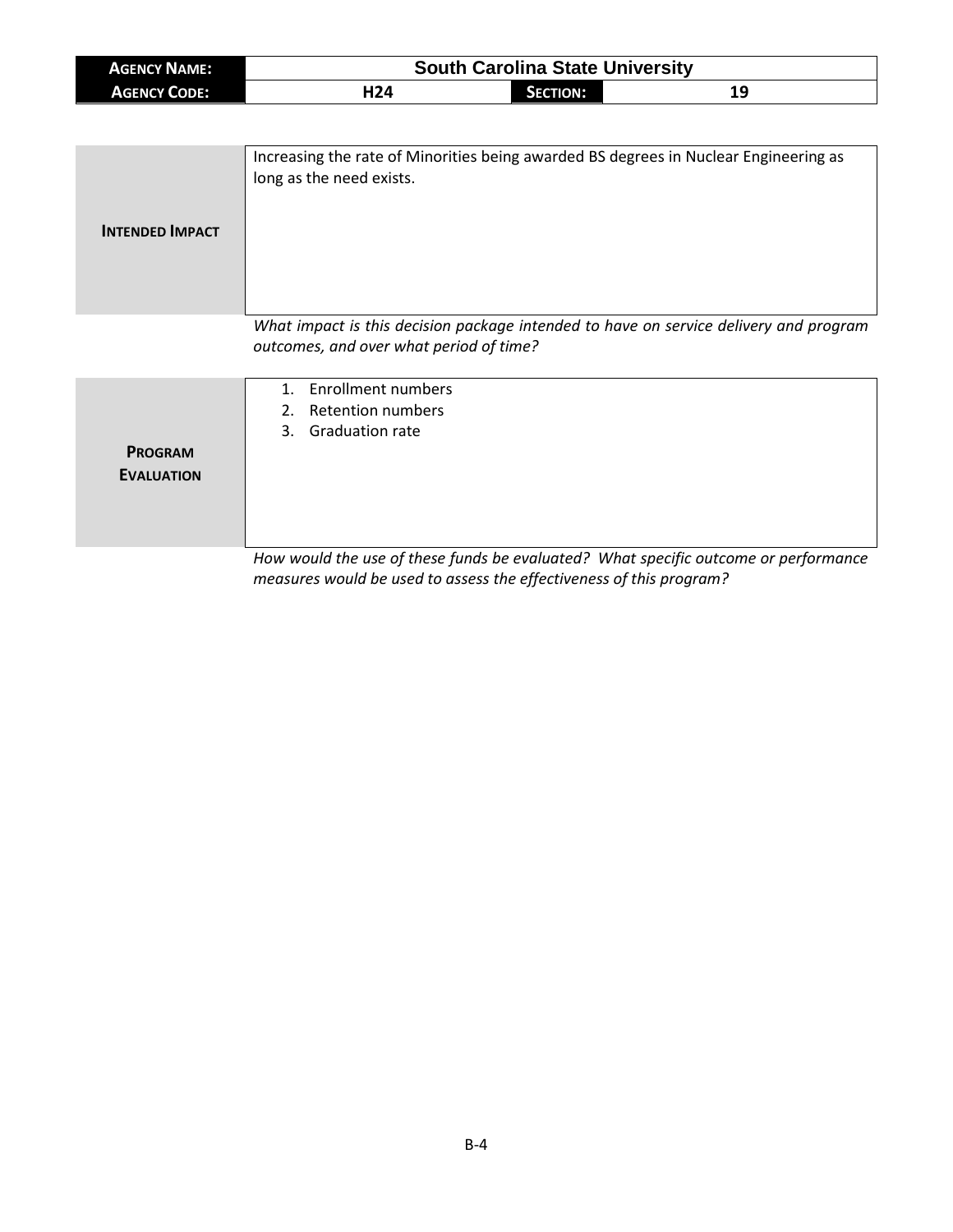| <b>AGENCY NAME:</b> | <b>South Carolina State University</b> |                 |    |
|---------------------|----------------------------------------|-----------------|----|
| <b>AGENCY CODE:</b> | H24                                    | <b>SECTION:</b> | 19 |

## **FORM B – PROGRAM REVISION REQUEST**

| <b>DECISION PACKAGE</b>    | 1085                                                                                                                                                                                 |  |  |
|----------------------------|--------------------------------------------------------------------------------------------------------------------------------------------------------------------------------------|--|--|
|                            | Provide the decision package number issued by the PBF system ("Governor's Request").                                                                                                 |  |  |
|                            | <b>Deferred Maintenance</b>                                                                                                                                                          |  |  |
| <b>TITLE</b>               |                                                                                                                                                                                      |  |  |
|                            | Provide a brief, descriptive title for this request.                                                                                                                                 |  |  |
| <b>AMOUNT</b>              | \$1,500,000                                                                                                                                                                          |  |  |
|                            | What is the net change in requested appropriations for FY 2014-15? This amount should                                                                                                |  |  |
|                            | correspond to the decision package's total in PBF across all funding sources.                                                                                                        |  |  |
|                            | The funding of this initiative will permit South Carolina State University to sustain and                                                                                            |  |  |
|                            | maintain the assets in mission capable status entrusted to management by the citizens                                                                                                |  |  |
| <b>ENABLING AUTHORITY</b>  | of the State of South Carolina.                                                                                                                                                      |  |  |
|                            |                                                                                                                                                                                      |  |  |
|                            |                                                                                                                                                                                      |  |  |
|                            | What state or federal statutory, regulatory, and/or administrative authority established<br>this program? Is this decision package prompted by the establishment of or a revision to |  |  |
|                            | that authority?                                                                                                                                                                      |  |  |
|                            |                                                                                                                                                                                      |  |  |
|                            | Mark "X" for all that apply:                                                                                                                                                         |  |  |
|                            | Change in cost of providing current services to existing program audience.<br>X                                                                                                      |  |  |
|                            | Non-mandated change in eligibility / enrollment for existing program.                                                                                                                |  |  |
| <b>FACTORS ASSOCIATED</b>  | Change in case load / enrollment under existing program guidelines.                                                                                                                  |  |  |
| WITH THE REQUEST           | Non-mandated program change in service levels or areas.                                                                                                                              |  |  |
|                            | Loss of federal or other external financial support for existing program.                                                                                                            |  |  |
|                            | Exhaustion of fund balances previously used to support program.<br>X                                                                                                                 |  |  |
|                            | Proposed establishment of a new program or initiative.                                                                                                                               |  |  |
|                            |                                                                                                                                                                                      |  |  |
| <b>RECIPIENTS OF FUNDS</b> | Determined by South Carolina State procurement codes.                                                                                                                                |  |  |
|                            | What individuals or entities would receive these funds (contractors, vendors, grantees,                                                                                              |  |  |
|                            | individual beneficiaries, etc.)? How would these funds be allocated $-$ using an existing                                                                                            |  |  |
|                            | formula, through a competitive process, based upon predetermined eligibility criteria?                                                                                               |  |  |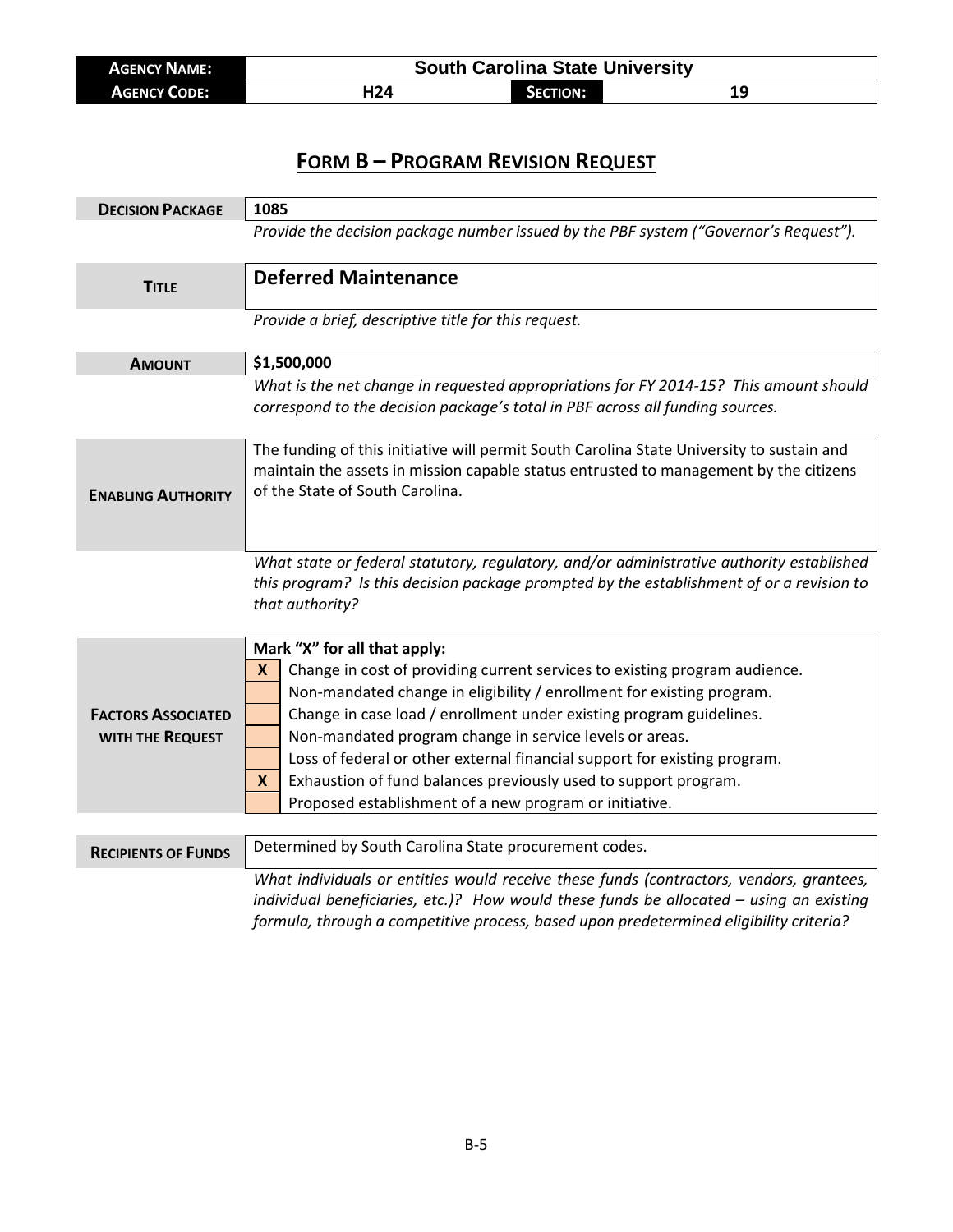| <b>AGENCY NAME:</b> | <b>South Carolina State University</b> |                 |  |  |
|---------------------|----------------------------------------|-----------------|--|--|
| <b>AGENCY CODE:</b> | H <sub>24</sub>                        | <b>SECTION:</b> |  |  |

| <b>RELATED REQUEST(S)</b> | No.                                                                                                                                                                                              |
|---------------------------|--------------------------------------------------------------------------------------------------------------------------------------------------------------------------------------------------|
|                           | Is this decision package associated with other decision packages requested by your<br>agency or other agencies this year? Is it associated with a specific capital or non-<br>recurring request? |
| <b>MATCHING FUNDS</b>     | No                                                                                                                                                                                               |
|                           | Would these funds be matched by federal, institutional, philanthropic, or other<br>resources? If so, identify the source and amount.                                                             |
|                           | وملطوا المربوط والملا                                                                                                                                                                            |

| <b>FUNDING</b><br><b>ALTERNATIVES</b> | Not available                                                                     |  |
|---------------------------------------|-----------------------------------------------------------------------------------|--|
|                                       |                                                                                   |  |
|                                       | What other nossible funding sources were considered? Could this request he met in |  |

*What other possible funding sources were considered? Could this request be met in whole or in part with the use of other resources, including fund balances? If so, please comment on the sustainability of such an approach.*

|                | Facility                   | Description      |                          | Cost |              |
|----------------|----------------------------|------------------|--------------------------|------|--------------|
|                | <b>Student Center</b>      | Flooring / Paint | Interior/Exterior        | \$   | 95,000.00    |
|                |                            |                  |                          |      |              |
|                | <b>Belcher Hall</b>        | Replace carpet   | <b>Interior Finishes</b> | \$   | 150,000.00   |
|                | <b>IP Stanback</b>         | AHU/Controls     | <b>HVAC</b>              | \$   | 125,000.00   |
|                | Earle Hall                 | <b>Boiler</b>    | <b>HVAC</b>              | \$   | 60,000.00    |
|                | Donma Admin                | <b>Boiler</b>    | <b>HVAC</b>              | \$   | 35,000.00    |
| <b>SUMMARY</b> | <b>SHM</b>                 | AHU/Controls     | <b>HVAC</b>              | \$   | 350,000.00   |
|                | Whitaker Library           | Sealing          | Exterior                 | \$   | 149,006.00   |
|                | <b>Campus Generator</b>    |                  |                          |      |              |
|                | Repairs                    |                  | Life Safety              | \$   | 45,000.00    |
|                | Paving/Sidewalk            |                  |                          |      |              |
|                | Repairs                    |                  | Civil                    | \$   | 260,000.00   |
|                | Fire Alarm Upgrades        |                  | Life Safety              | \$   | 80,000.00    |
|                | <b>Campus Roof Repairs</b> |                  | Exterior                 | \$   | 200,000.00   |
|                |                            |                  | Total                    | \$   | 1,549,006.00 |

*Provide a summary of the rationale for the decision package. Why has it been requested? How specifically would the requested funds be used?*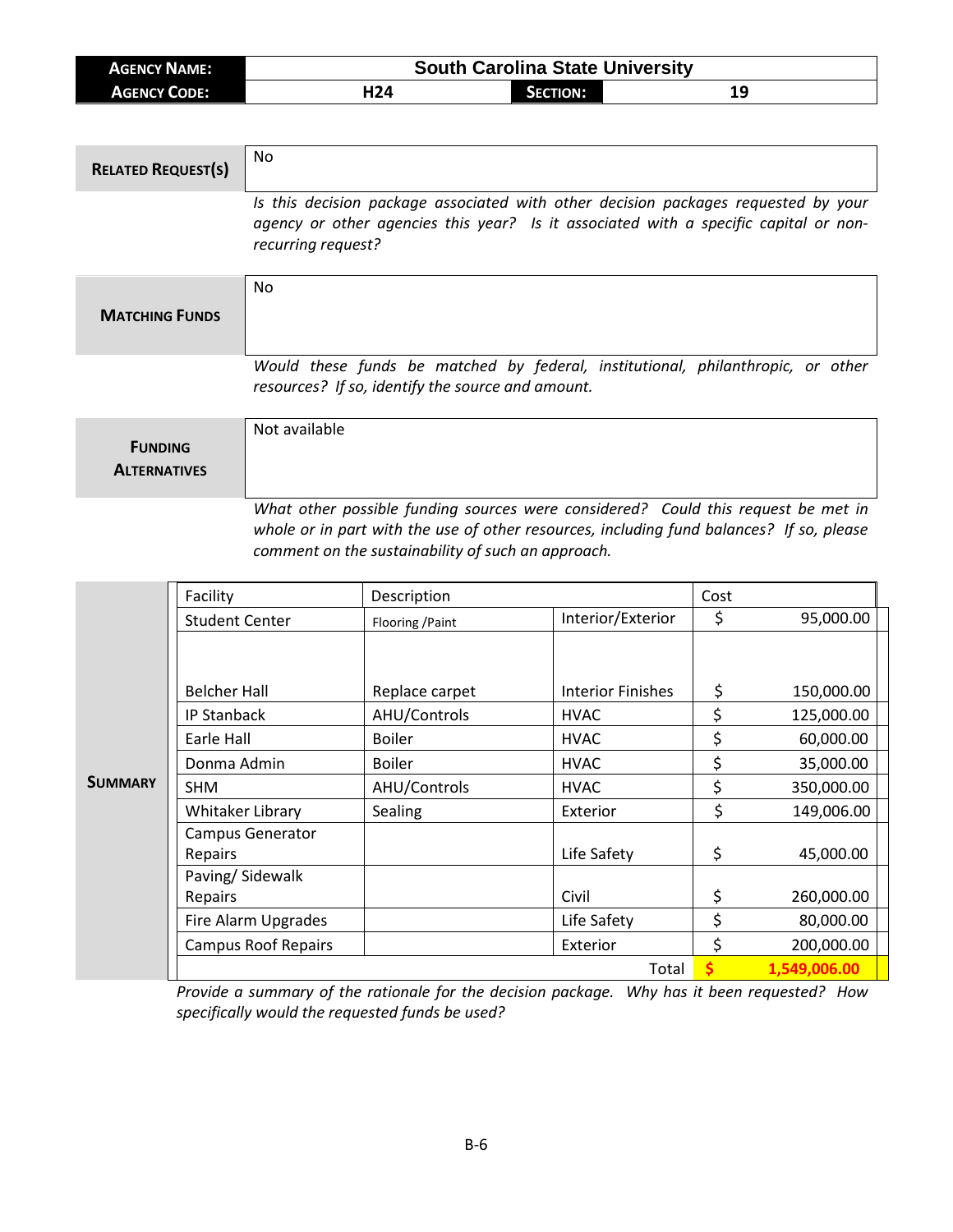| <b>AGENCY NAME:</b> | <b>South Carolina State University</b> |          |    |  |
|---------------------|----------------------------------------|----------|----|--|
| AGENCY CODE:        | H24                                    | SECTION: | 19 |  |

|                    | The amount for the request was calculated based on consultation with various<br>vendors.<br>Inflation is the factor that could cause a deviation between the amount<br>$\overline{\phantom{0}}$<br>requested and an actual cost to complete the projects. |
|--------------------|-----------------------------------------------------------------------------------------------------------------------------------------------------------------------------------------------------------------------------------------------------------|
| <b>METHOD OF</b>   |                                                                                                                                                                                                                                                           |
| <b>CALCULATION</b> |                                                                                                                                                                                                                                                           |
|                    |                                                                                                                                                                                                                                                           |
|                    | How was the amount of the request calculated? What factors could cause deviations<br>between the request and the amount that could ultimately be required in order to                                                                                     |
|                    | perform the underlying work?                                                                                                                                                                                                                              |
|                    | The State will not incur any maintenance-of-effort or other obligations by                                                                                                                                                                                |

| <b>FUTURE IMPACT</b> | adopting this decision package<br>If the request is not honored, the University will need to request the needed<br>$\overline{\phantom{a}}$<br>funds on future capital and/or operating budgets<br>No other source of funds have been identified and/or obtained by the<br>$\overline{\phantom{0}}$<br>University at the time of this submission. |
|----------------------|---------------------------------------------------------------------------------------------------------------------------------------------------------------------------------------------------------------------------------------------------------------------------------------------------------------------------------------------------|
|                      |                                                                                                                                                                                                                                                                                                                                                   |

*Will the state incur any maintenance-of-effort or other obligations by adopting this decision package? What impact will there be on future capital and/or operating budgets if this request is or is not honored? Has a source of any such funds been identified and/or obtained by your agency?*

|                       | Deferring action on this request in FY 2014 - 15                                        |
|-----------------------|-----------------------------------------------------------------------------------------|
| <b>PRIORITIZATION</b> |                                                                                         |
|                       | If no or insufficient new funds are available in order to meet this need, how would the |

*If no or insufficient new funds are available in order to meet this need, how would the agency prefer to proceed? By using fund balances, generating new revenue, cutting other programs, or deferring action on this request in FY 2014-15?*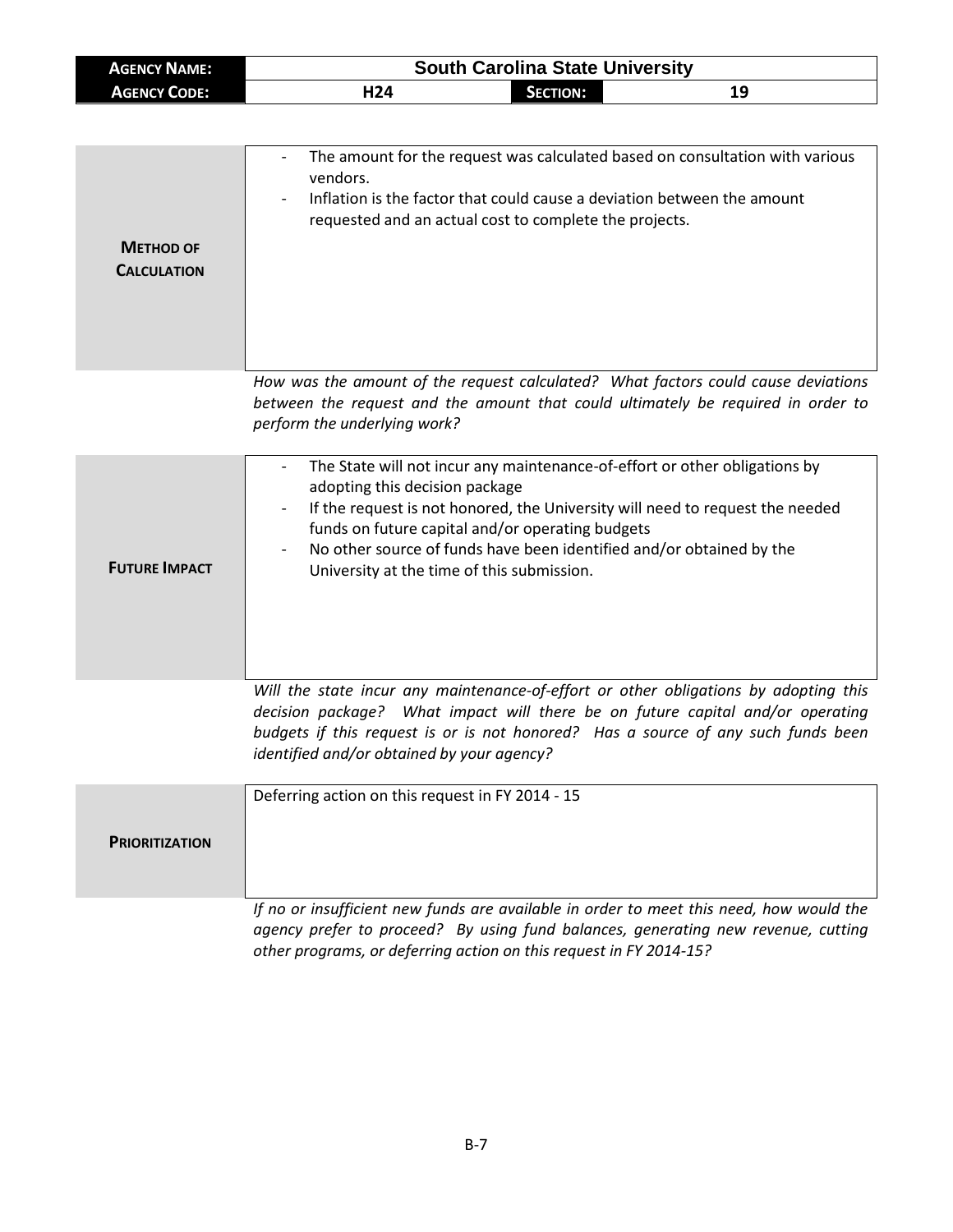| <b>AGENCY NAME:</b> | <b>South Carolina State University</b> |            |    |
|---------------------|----------------------------------------|------------|----|
| <b>AGENCY CODE:</b> | H24                                    | Section: I | 19 |

| <b>INTENDED IMPACT</b> | There will be a direct impact on the outcome. Several, if not all, of the projects will<br>have to be put on hold pending funding. |
|------------------------|------------------------------------------------------------------------------------------------------------------------------------|
|                        | What impact is this decision package intended to have on service delivery and program<br>outcomes, and over what period of time?   |

**PROGRAM EVALUATION** The funds would be evaluated based on the cost savings. The majority of the projects are energy saving upgrades.

*How would the use of these funds be evaluated? What specific outcome or performance measures would be used to assess the effectiveness of this program?*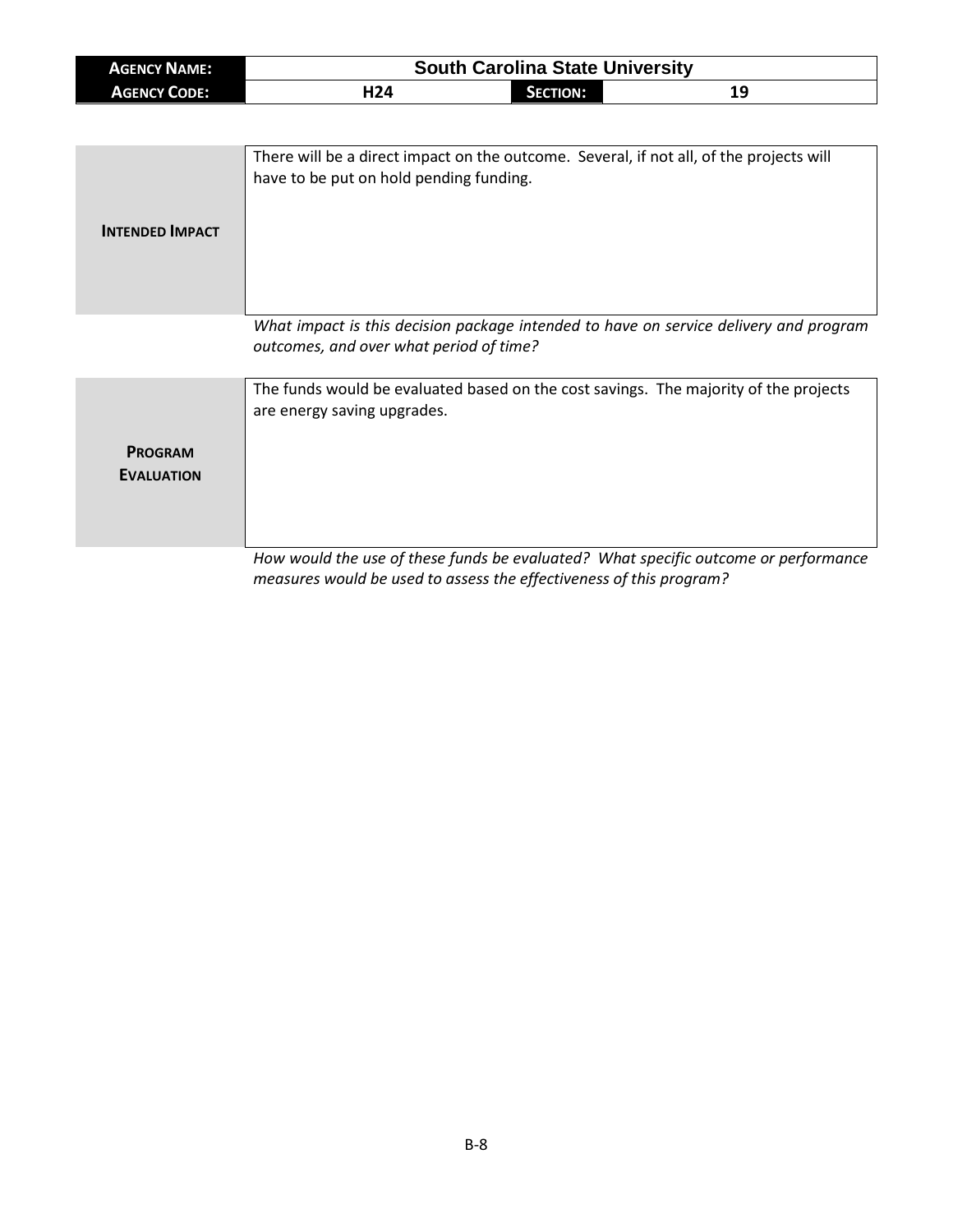| <b>AGENCY NAME:</b> | <b>South Carolina State University</b> |          |  |
|---------------------|----------------------------------------|----------|--|
| <b>AGENCY CODE:</b> | H24                                    | Section: |  |

## **FORM C – CAPITAL OR NON-RECURRING APPROPRIATION REQUEST**

| <b>DECISION PACKAGE</b> | 1103                                                                                                                                                                                                                                                                                                                                                                                                                                                                                                                                                                                                                                                                                                                                                                                                                                                                                                                                                                                                                                                                                                                                                                                                                                                                                                                                      |  |  |  |
|-------------------------|-------------------------------------------------------------------------------------------------------------------------------------------------------------------------------------------------------------------------------------------------------------------------------------------------------------------------------------------------------------------------------------------------------------------------------------------------------------------------------------------------------------------------------------------------------------------------------------------------------------------------------------------------------------------------------------------------------------------------------------------------------------------------------------------------------------------------------------------------------------------------------------------------------------------------------------------------------------------------------------------------------------------------------------------------------------------------------------------------------------------------------------------------------------------------------------------------------------------------------------------------------------------------------------------------------------------------------------------|--|--|--|
|                         | Provide the decision package number issued by the PBF system ("Governor's Request").                                                                                                                                                                                                                                                                                                                                                                                                                                                                                                                                                                                                                                                                                                                                                                                                                                                                                                                                                                                                                                                                                                                                                                                                                                                      |  |  |  |
| <b>TITLE</b>            | <b>Decentralization of Boiler Plant</b>                                                                                                                                                                                                                                                                                                                                                                                                                                                                                                                                                                                                                                                                                                                                                                                                                                                                                                                                                                                                                                                                                                                                                                                                                                                                                                   |  |  |  |
|                         | Provide a brief, descriptive title for this request.                                                                                                                                                                                                                                                                                                                                                                                                                                                                                                                                                                                                                                                                                                                                                                                                                                                                                                                                                                                                                                                                                                                                                                                                                                                                                      |  |  |  |
| <b>AMOUNT</b>           | \$5,100,000                                                                                                                                                                                                                                                                                                                                                                                                                                                                                                                                                                                                                                                                                                                                                                                                                                                                                                                                                                                                                                                                                                                                                                                                                                                                                                                               |  |  |  |
|                         | How much is requested for this project in FY 2014-15?                                                                                                                                                                                                                                                                                                                                                                                                                                                                                                                                                                                                                                                                                                                                                                                                                                                                                                                                                                                                                                                                                                                                                                                                                                                                                     |  |  |  |
| <b>BUDGET PROGRAM</b>   | <b>Special Items</b>                                                                                                                                                                                                                                                                                                                                                                                                                                                                                                                                                                                                                                                                                                                                                                                                                                                                                                                                                                                                                                                                                                                                                                                                                                                                                                                      |  |  |  |
|                         | Identify the associated budget program(s) by name and budget section.                                                                                                                                                                                                                                                                                                                                                                                                                                                                                                                                                                                                                                                                                                                                                                                                                                                                                                                                                                                                                                                                                                                                                                                                                                                                     |  |  |  |
| <b>SUMMARY</b>          | Decentralization of Aging Central High Pressure Steam Plant: This is the most critical<br>energy measure proposed because it addresses significant infrastructure in the way of<br>failing and or leaking buried condensate and steam piping serving the majority of the<br>campus buildings. The central steam plant is served by 3 -30 plus year old fire tube<br>boilers. The new proposed boiler systems will consist of 90% efficient regional high<br>efficiency hot water boiler systems. The steam is distributed around the campus<br>through an underground grid which contains over 10,000 feet of both steam and<br>condensate return lines. The steam lines and the associated valve boxes have numerous<br>leaks, and are in a constant state of disrepair. The condensate return system currently<br>returns less than 10% of the condensate, and has used over 16 million gallons of water<br>over the last several years. The condensate, along with thousands of gallons of water<br>treatment, are leaking down into the campus grounds due to a leaking condensate<br>return system and failed or inadequate pumping stations. The current system is<br>operating at a combined efficiency of less than 30%. Inside the buildings, the steam<br>piping, traps, and condensate pumps are also in a state of disrepair. |  |  |  |

*Provide a summary of the project and explain why it is necessary.*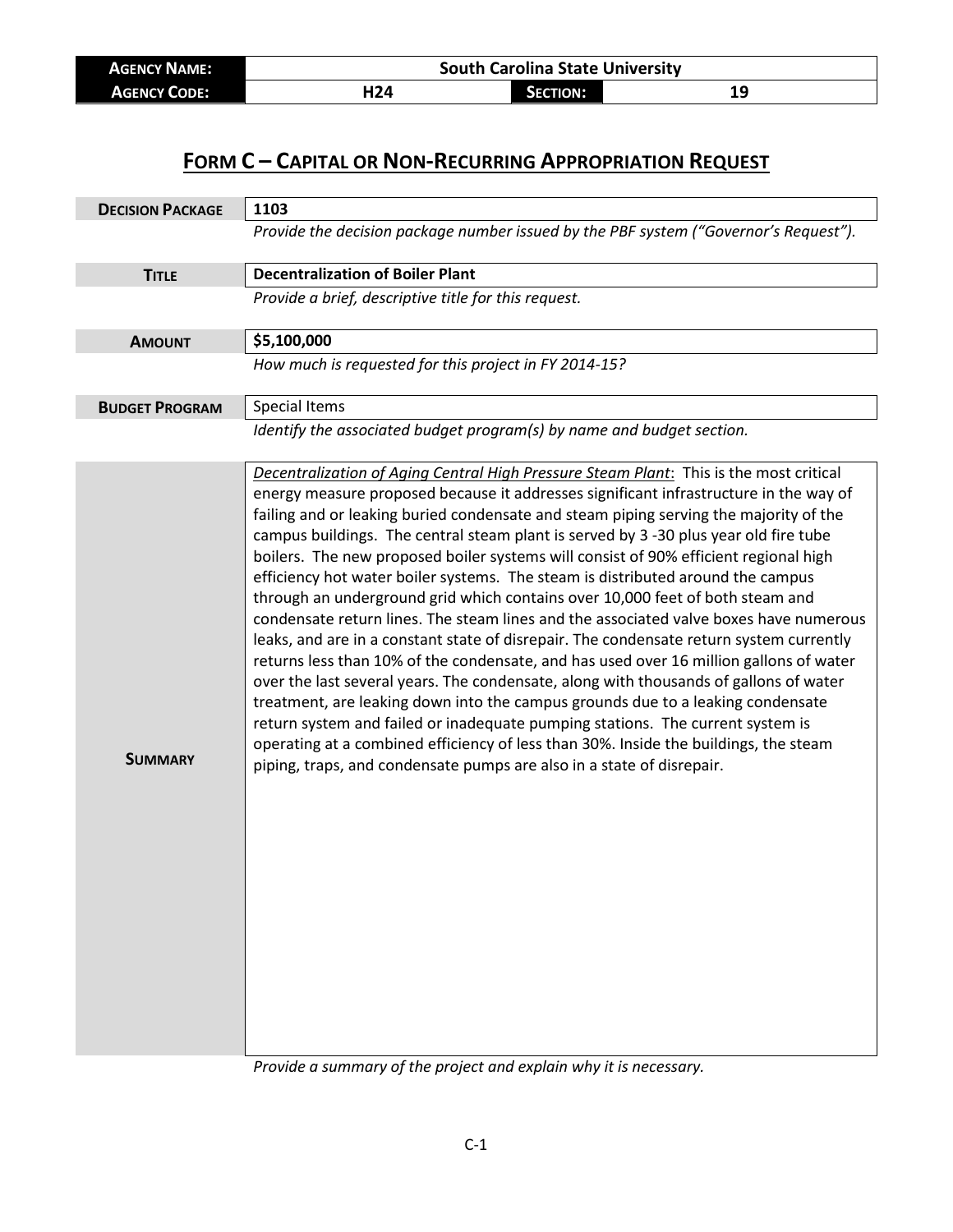| <b>AGENCY NAME:</b> | <b>South Carolina State University</b> |                 |    |
|---------------------|----------------------------------------|-----------------|----|
| <b>AGENCY CODE:</b> | H24                                    | <b>SECTION:</b> | 19 |

| <b>RELATED REQUEST(S)</b>                              | No                                                                                                                                                                                                                                                                                              |
|--------------------------------------------------------|-------------------------------------------------------------------------------------------------------------------------------------------------------------------------------------------------------------------------------------------------------------------------------------------------|
|                                                        | Is this decision package associated with other decision packages requested by your<br>agency or other agencies this year? Is it associated with a specific capital or non-<br>recurring request?                                                                                                |
| <b>MATCHING FUNDS</b>                                  | No                                                                                                                                                                                                                                                                                              |
|                                                        | Would these funds be matched by federal, institutional, philanthropic, or other<br>resources? If so, identify the source and amount.                                                                                                                                                            |
| <b>FUNDING</b><br><b>ALTERNATIVES</b>                  | None available                                                                                                                                                                                                                                                                                  |
|                                                        | What other possible funding sources were considered?                                                                                                                                                                                                                                            |
| <b>LONG-TERM PLANNING</b><br><b>AND SUSTAINABILITY</b> | This project would have an estimated energy savings upon completion of approximately<br>\$530,000 per year. Pay back is estimated 10 years. A more modern system would equal<br>to less being spent on maintenance.                                                                             |
|                                                        | What other funds have already been invested in this project (source/type, amount,<br>timeframe)? Will other capital and/or operating funds for this project be requested in<br>the future? If so, how much, and in which fiscal years? Has a source for those funds<br>been identified/secured? |
| <b>OTHER APPROVALS</b>                                 |                                                                                                                                                                                                                                                                                                 |
|                                                        | What approvals have already been obtained? Are there additional approvals that must<br>be secured in order for the project to succeed? (Institutional board, JBRC, BCB, etc.)                                                                                                                   |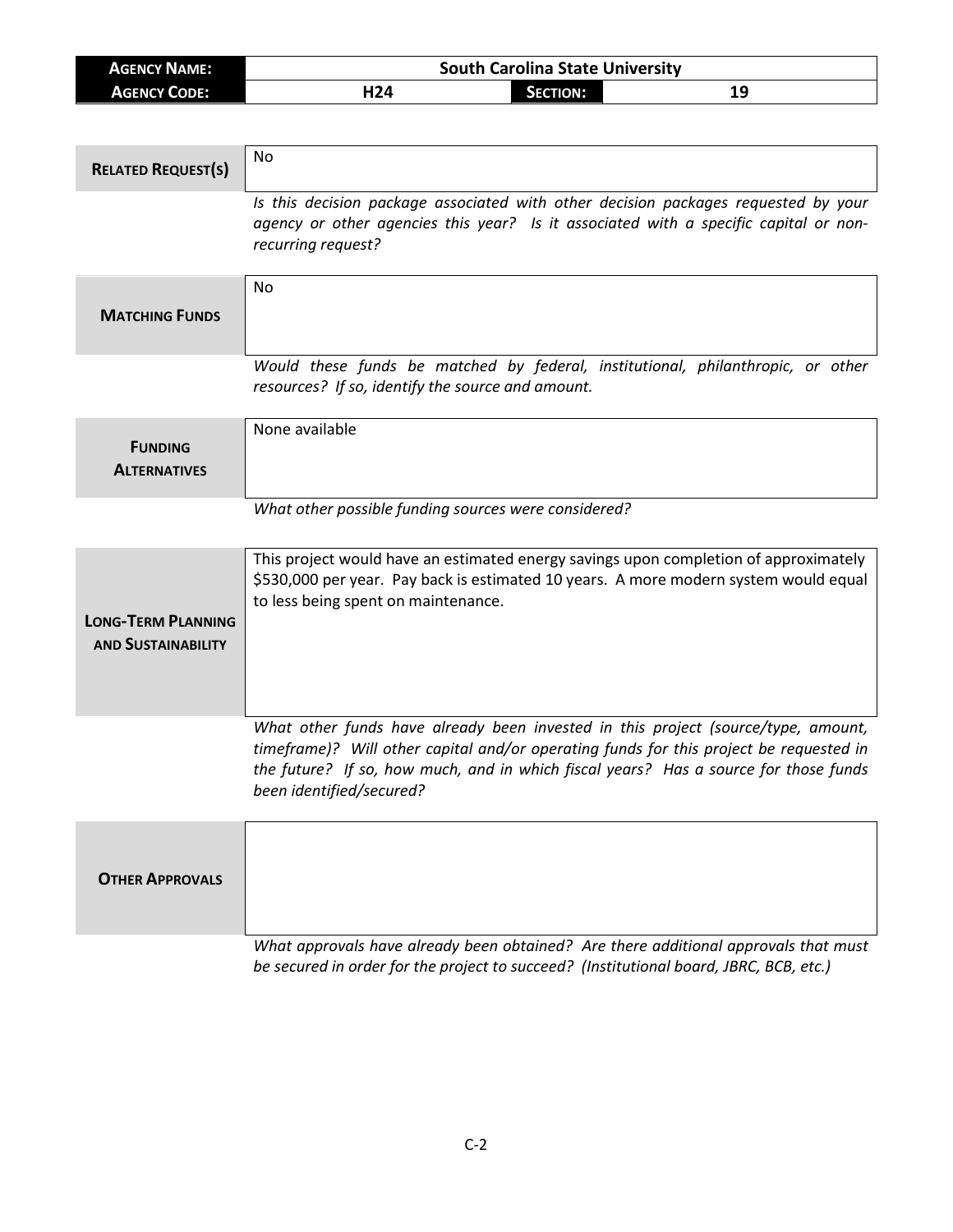| <b>AGENCY NAME:</b> | <b>South Carolina State University</b> |          |    |  |
|---------------------|----------------------------------------|----------|----|--|
| <b>AGENCY CODE:</b> | H240                                   | SECTION: | 19 |  |

## **FORM D – PROVISO REVISION REQUEST**

| <b>NUMBER</b>                            | <b>SC ST SEC 2-65-70</b>                                                                                                                                                                                                                                                                                                                                                                                                                                                                                                                                                                                                                                                                                                                                                                                                                                                                                                                                                                                                                                                                                                                                                                                         |  |  |  |
|------------------------------------------|------------------------------------------------------------------------------------------------------------------------------------------------------------------------------------------------------------------------------------------------------------------------------------------------------------------------------------------------------------------------------------------------------------------------------------------------------------------------------------------------------------------------------------------------------------------------------------------------------------------------------------------------------------------------------------------------------------------------------------------------------------------------------------------------------------------------------------------------------------------------------------------------------------------------------------------------------------------------------------------------------------------------------------------------------------------------------------------------------------------------------------------------------------------------------------------------------------------|--|--|--|
|                                          | Cite the proviso according to the State Budget Division's renumbered list for FY 2014-15<br>(or mark "NEW").                                                                                                                                                                                                                                                                                                                                                                                                                                                                                                                                                                                                                                                                                                                                                                                                                                                                                                                                                                                                                                                                                                     |  |  |  |
| <b>TITLE</b>                             | Waiver of cost recovery requirement of Indirect Cost for Non-Research grants greater<br>than \$200K                                                                                                                                                                                                                                                                                                                                                                                                                                                                                                                                                                                                                                                                                                                                                                                                                                                                                                                                                                                                                                                                                                              |  |  |  |
|                                          | Provide the title from the FY 2013-14 Appropriations Act or suggest a short title for any<br>new request.                                                                                                                                                                                                                                                                                                                                                                                                                                                                                                                                                                                                                                                                                                                                                                                                                                                                                                                                                                                                                                                                                                        |  |  |  |
| <b>BUDGET PROGRAM</b>                    |                                                                                                                                                                                                                                                                                                                                                                                                                                                                                                                                                                                                                                                                                                                                                                                                                                                                                                                                                                                                                                                                                                                                                                                                                  |  |  |  |
|                                          | Identify the associated budget program(s) by name and budget section.                                                                                                                                                                                                                                                                                                                                                                                                                                                                                                                                                                                                                                                                                                                                                                                                                                                                                                                                                                                                                                                                                                                                            |  |  |  |
| <b>DECISION PACKAGE</b>                  | No                                                                                                                                                                                                                                                                                                                                                                                                                                                                                                                                                                                                                                                                                                                                                                                                                                                                                                                                                                                                                                                                                                                                                                                                               |  |  |  |
|                                          | Is this request associated with a decision package you have submitted for FY 2014-15? If<br>so, cite it here.                                                                                                                                                                                                                                                                                                                                                                                                                                                                                                                                                                                                                                                                                                                                                                                                                                                                                                                                                                                                                                                                                                    |  |  |  |
| <b>REQUESTED ACTION</b>                  | Amend                                                                                                                                                                                                                                                                                                                                                                                                                                                                                                                                                                                                                                                                                                                                                                                                                                                                                                                                                                                                                                                                                                                                                                                                            |  |  |  |
|                                          | Choose from: Add, Delete, Amend, or Codify.                                                                                                                                                                                                                                                                                                                                                                                                                                                                                                                                                                                                                                                                                                                                                                                                                                                                                                                                                                                                                                                                                                                                                                      |  |  |  |
| <b>OTHER AGENCIES</b><br><b>AFFECTED</b> | None                                                                                                                                                                                                                                                                                                                                                                                                                                                                                                                                                                                                                                                                                                                                                                                                                                                                                                                                                                                                                                                                                                                                                                                                             |  |  |  |
|                                          | Which other agencies would be affected by the recommended action? How?                                                                                                                                                                                                                                                                                                                                                                                                                                                                                                                                                                                                                                                                                                                                                                                                                                                                                                                                                                                                                                                                                                                                           |  |  |  |
| <b>SUMMARY</b>                           | Title 2, Chapter 65, SECTION 2-65-70. Recovery of indirect costs. [SC ST SEC 2-65-70]<br>(A) All agencies receiving federal grants or contracts shall recover the maximum<br>allowable indirect costs on those projects, subject to applicable federal laws and<br>regulations. All indirect cost recoveries must be credited to the general fund of the<br>State, with the exception of recoveries from research and student aid grants and<br>contracts. Further, after January 1, 1999, federal grants and contracts whose annual<br>award is two hundred thousand dollars or less are exempted also from this cost<br>recovery requirement.<br>(B) If it is determined to be in the best interest of the State and the agency receiving the<br>federal funds, the requirements of this section may be waived; except that indirect cost<br>waivers may not be granted for unanticipated federal projects authorized pursuant to<br>Section 2-65-30 of this chapter. Requests for indirect cost waivers for continuing federal<br>projects must be made by the applicant agency as a part of its budget request and must<br>be reviewed in accordance with the provisions of Section 2-65-20 of this chapter. |  |  |  |
|                                          | HISTORY: 1980 Act No. 517, Part II, § 9; 1981 Act No. 178, Part II, § 18; 1978 Act No. 651,<br>§ 9; 1981 Act No. 178, Part II, § 18H; 1983 Act No. 151, Part II, § 10H; 1986 Act No. 455,<br>§ 2(C); 1996 Act No. 458, Part II, § 35A; 1998 Act No. 419, Part II, § 12A.                                                                                                                                                                                                                                                                                                                                                                                                                                                                                                                                                                                                                                                                                                                                                                                                                                                                                                                                         |  |  |  |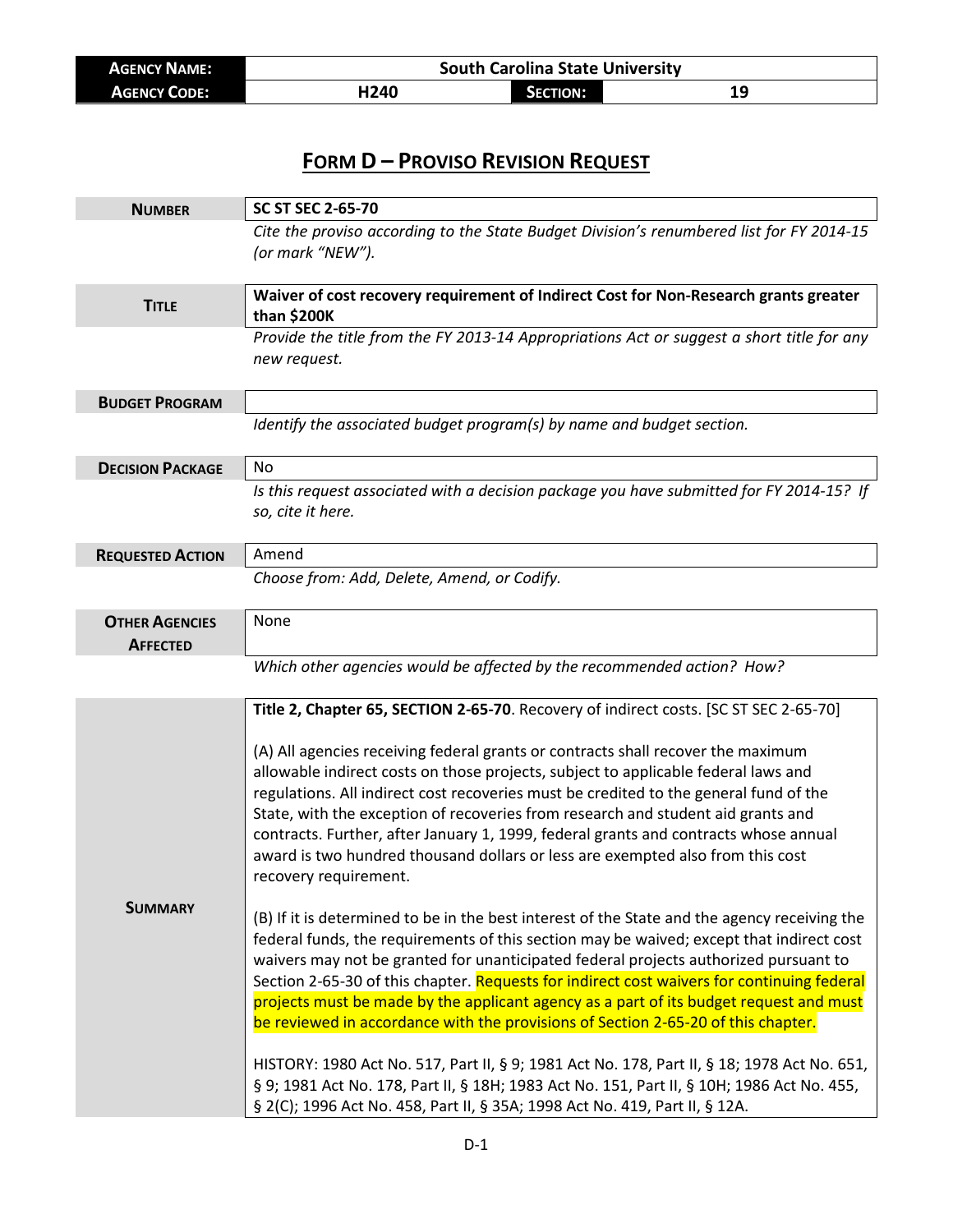| <b>AGENCY NAME:</b> |      | <b>South Carolina State University</b> |    |  |
|---------------------|------|----------------------------------------|----|--|
| <b>AGENCY CODE:</b> | H240 | <b>SECTION:</b>                        | 19 |  |
|                     |      |                                        |    |  |
|                     |      |                                        |    |  |

*Summarize the existing proviso. If requesting a new proviso, describe the current state of affairs without it.*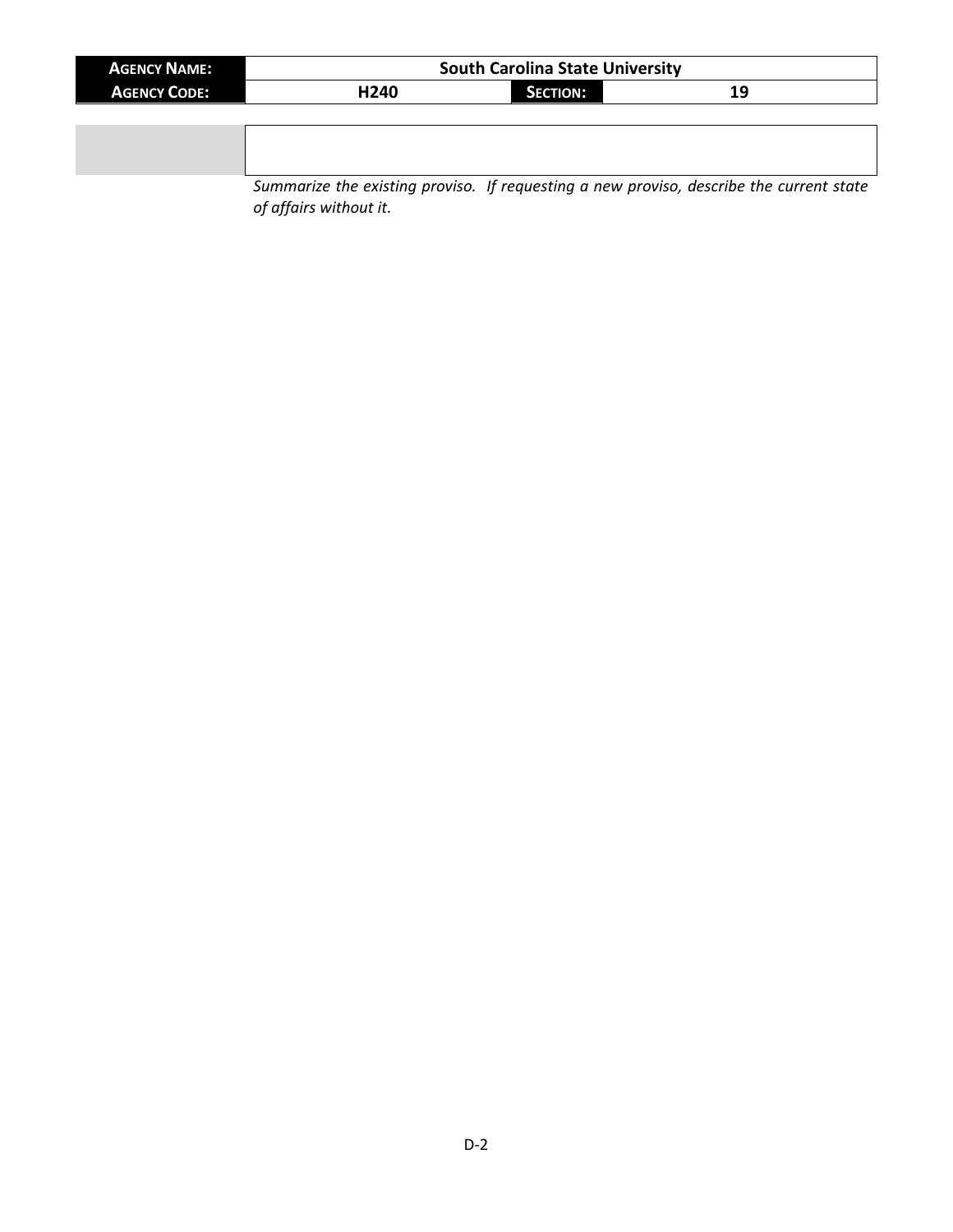| <b>AGENCY NAME:</b> | <b>South Carolina State University</b> |          |    |  |
|---------------------|----------------------------------------|----------|----|--|
| <b>AGENCY CODE:</b> | H240                                   | Section: | 19 |  |

| <b>EXPLANATION</b>   | Allowing the University to retain the indirect cost received on Non-research grants with<br>annual award amounts greater than \$200,000 would provide funds to:<br>Retain and compensate qualified faculty<br>Provide partial scholarship funds |
|----------------------|-------------------------------------------------------------------------------------------------------------------------------------------------------------------------------------------------------------------------------------------------|
|                      |                                                                                                                                                                                                                                                 |
|                      | Explain the need for your requested action. For deletion requests due to recent<br>codification, please identify SC Code section where language now appears.                                                                                    |
| <b>FISCAL IMPACT</b> | Prior year remittance of indirect cost by SCSU to the State of South Carolina ranged<br>from \$150,000 to \$200,000.                                                                                                                            |

*Provide estimates of any fiscal impacts associated with this proviso, whether for state, federal, or other funds. Explain the method of calculation.*